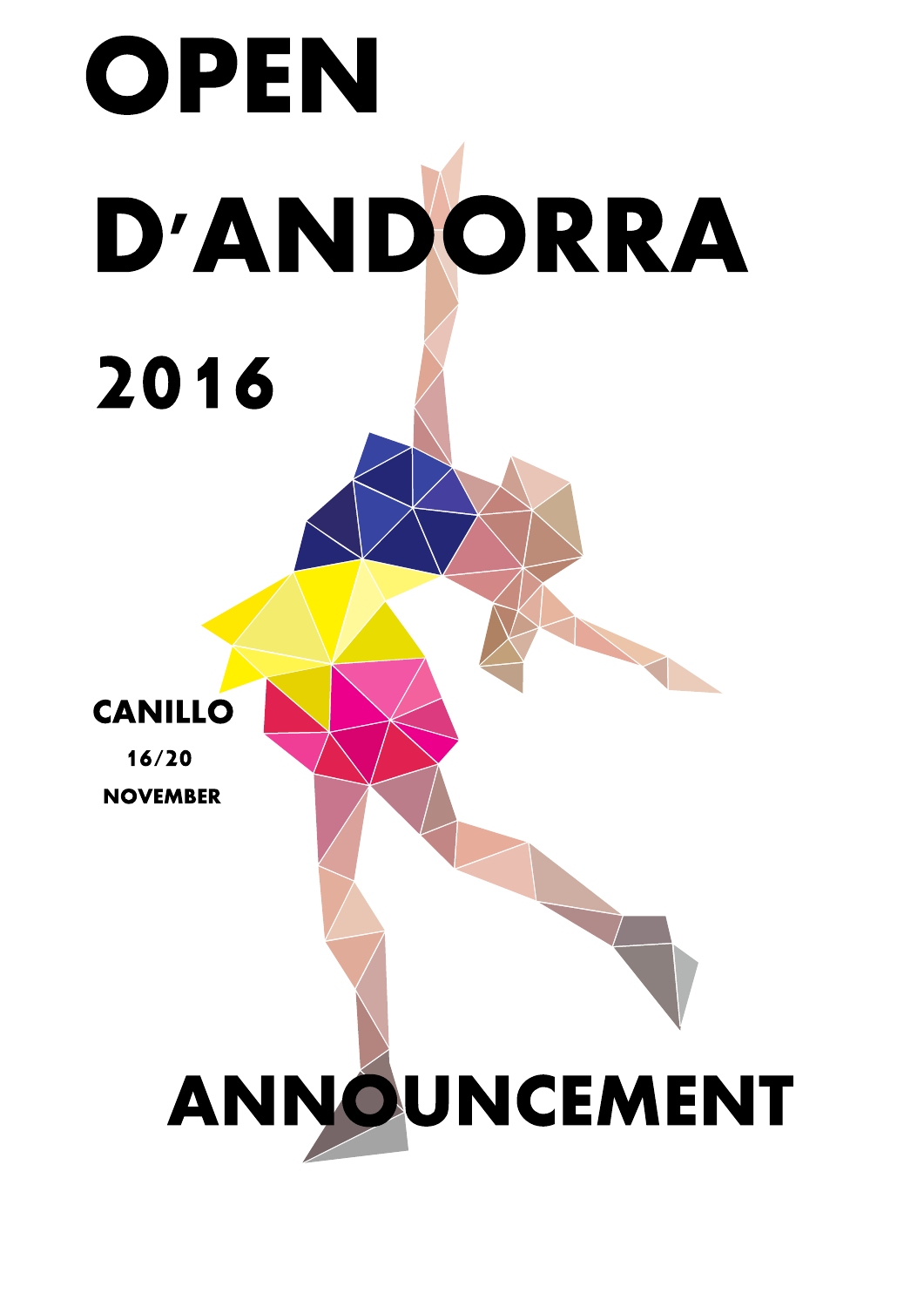

# **1. ANNOUNCEMENT / INVITATION**

The "Federació Andorrana d'Esports de Gel" are pleased to announce the Open Andorra 2016, an International Figure Skating Competition for Senior, Junior, Novice Advance and Basic Novice Skaters in Singles Men, Single Ladies, and Ice Dance, organized by FEDERACIÓ ANDORRANA D'ESPORTS DE GEL

### **2. GENERAL REGULATIONS**

The competition **"Open Andorra 2016"** will be conducted in accordance with the ISU Constitution and General Regulations 2016, the ISU Special Regulations and Technical Rules for Singles & Pair Skating and Ice Dance 2016 and ISU Communication nº 2024, as well as all pertinent ISU Communications.

The competition results must be calculated according to the valid ISU Special Regulations Single & Pair Skating and Ice Dance, currently Rules 352 and 353.

Participation in the **Open Andorra 2016** is open to all competitors who belong to an ISU Member, Rule 109, paragraph 1, and qualify with regard to eligibility, according to Rule 102, provided their ages fall within the limits specified in Rule 108, paragraph 3 c) for Novice and they meet the participation, citizenship and residency requirements in Rule 109, paragraphs 1 through 5 and ISU Communication 1420 or any update of this Communication.

### **Citizen /Residence requirements and Clearance Procedure**

In accordance with rule 109 of the ISU General Regulations and ISU Communication 1420 all skaters who do not have the nationality of the Member by which they have been entered or who, although having such nationality, have in the past represented anther Member, must procedure and ISU Clearance Certificate. **Passports of all novice skaters, as well as the ISU Clearance Certificate, if applicable, must be presented at the accreditation of the event for verification.**

### **3. TECHNICAL DATA**

All competition events and practice sessions will be held in Canillo at

Ice-Rink: Palau de Gel d'Andorra (60m x 30m ) indoor and heated Ctra. General s/n AD100 CANILLO (Principat d'Andorra) http://www.palaudegel.ad/en/palau-de-gel/

### **3.1 NOVICE CATEGORIES**

### **Basic Novice – Girls / Boys / Ice Dance**

### **Advanced Novice - Girls /Boys / Ice Dance**

General requirements for Novice competitions **ISU COMUNNICATION 2024**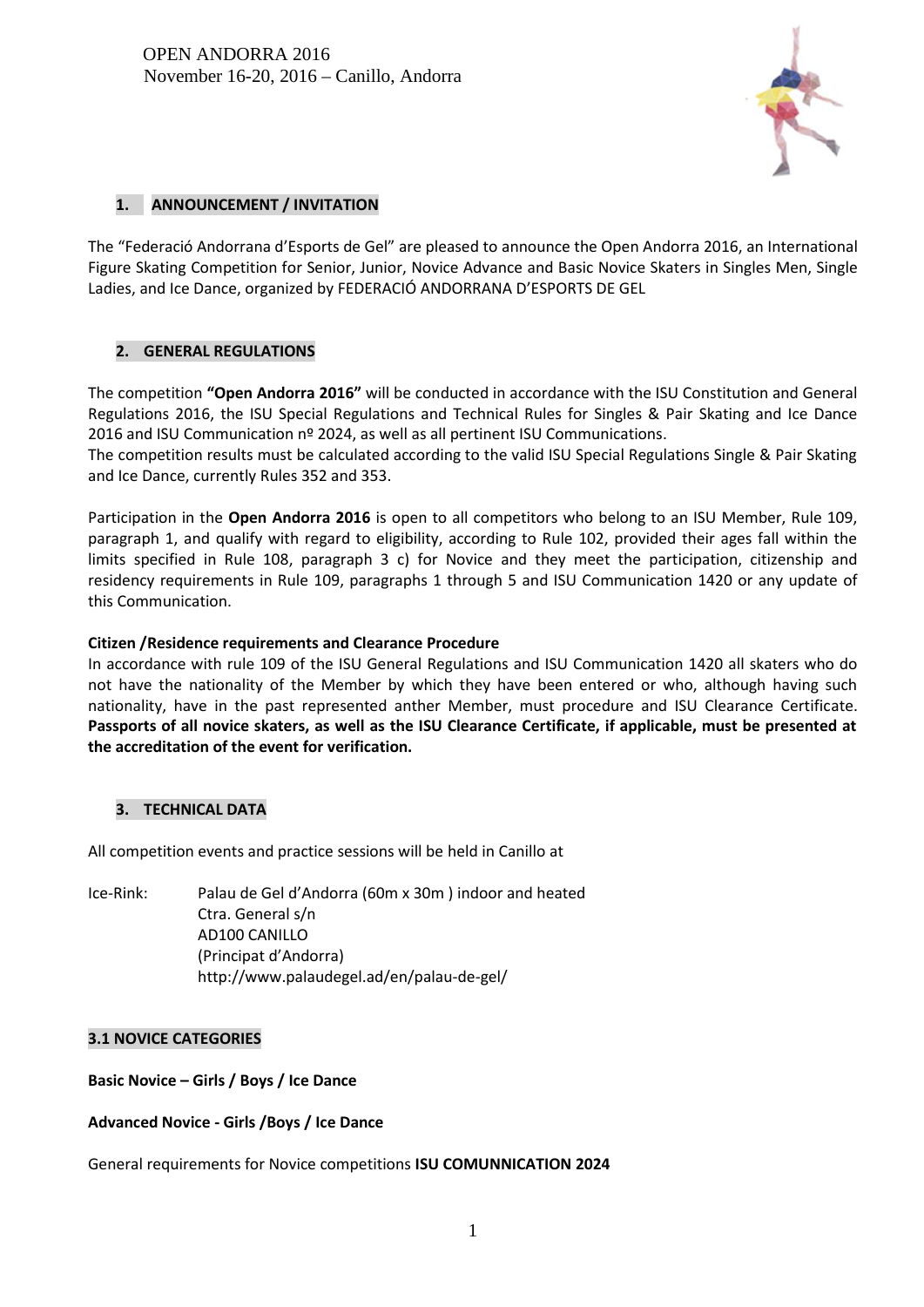

### **3.2 JUNIOR CATEGORIES**

#### **JUNIOR MEN**

#### - **Short Program**

The required elements to be skated are those listed in ISU Technical Rules Single & Pair Skating 2016 Rule 611, paragraphs 1 and 3 for 2016/17.

Duration: 2 min., 40 sec. +/- 10 sec.

#### - **Free Skating**

In accordance with ISU Technical Rules Single & Pair Skating 2016, Rule 612 and the respective ISU Communication. Special attention should be paid to the "well balanced program" and the element value.

Duration: 4 min., +/- 10 sec.

#### **JUNIOR LADIES**

#### - **Short Program**

The required elements to be skated are those listed in ISU Technical Rules Single & Pair Skating 2014 Rule 611, paragraphs 1 and 3 for 2016/17

Duration: 2 min., 40 sec. +/- 10 sec.

#### - **Free Skating**

In accordance with ISU Technical Rules Single & Pair Skating 2016, Rule 612 and the respective ISU Communication. Special attention should be paid to the "well balanced program" and the element value.

Duration: 3 min., 30 sec., +/- 10 sec.

#### **JUNIOR ICE DANCE**

#### - **Short Dance**

In accordance with ISU Technical Rules Ice Dance 2016, Rule 709. Rhythms, required elements and guidelines are those listed in ISU Communications 1998, 2003 and subsequent updates.

Duration: 2 min., 50 sec., +/- 10 sec

#### - **Free Dance**

In accordance with ISU Technical Rules Ice Dance 2016, Rule 710. The required elements to be skated are those listed in ISU Communications 1998, 2003 and subsequent updates.

Duration: 3 min., 30 sec., +/- 10 sec.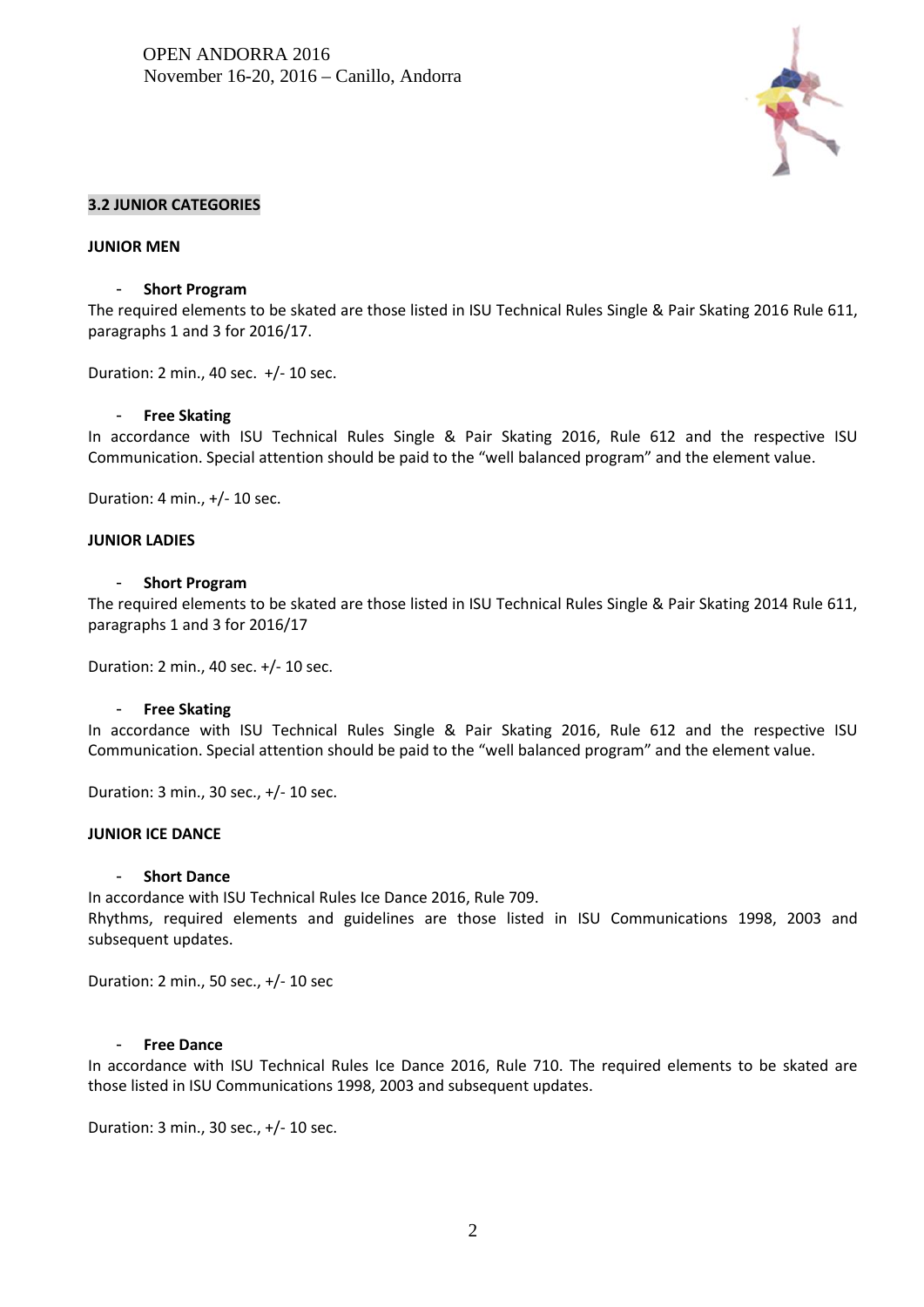

#### **3.3 SENIOR CATEGORIES**

#### **SENIOR MEN**

#### - **Short Program**

The prescribed elements to be skated are those listed in ISU Technical Rule Single and Pair Skating 2016, Rule 611, paragraph 1 and 3 for 2016/17 and the respective ISU Communication.

Duration: 2 min. 40 sec. +/- 10 sec.

#### - **Free Skating**

In accordance with ISU Technical Rules Single and Pair Skating 2016, Rule 612 and the respective ISU Communication. Special attentions should be paid to the "well balanced program" and the element value.

Duration: 4 min. 30 sec., +/- 10 sec.

#### **SENIOR LADIES**

#### - **Short Program**

The required elements to be skated are those listed in ISU Technical Rules Single and Pair Skating 2016, Rule 611, paragraph 1 and 3 for 2016/17 and the respective ISU Communication.

Duration: 2 min., 40 sec., +/- 10 sec.

#### - **Free Skating**

In accordance with ISU Technical Rules Single and Pair Skating 2016, Rule 612 and the respective ISU Communication. Special attention should be paid to the "well balanced program" and the element value.

Duration: 4 min., +/- 10 sec.

#### **SENIOR ICE DANCE:**

#### - **Short Dance**

In accordance with ISU Technical Rules Ice Dance 2016, Rule 709.

Rhythms, required elements and guidelines are those listed in ISU Communication 1998, 2003, and subsequent updates.

Duration: 2 min., 50 sec., +/- 10 sec

#### - **Free Dance**

In accordance with ISU Technical Rules Ice Dance 2016, Rule 710, The required elements to be skated are those listed in ISU Communication 1998, 2003, and subsequent updates.

Duration: 4 min. +/- 10 sec.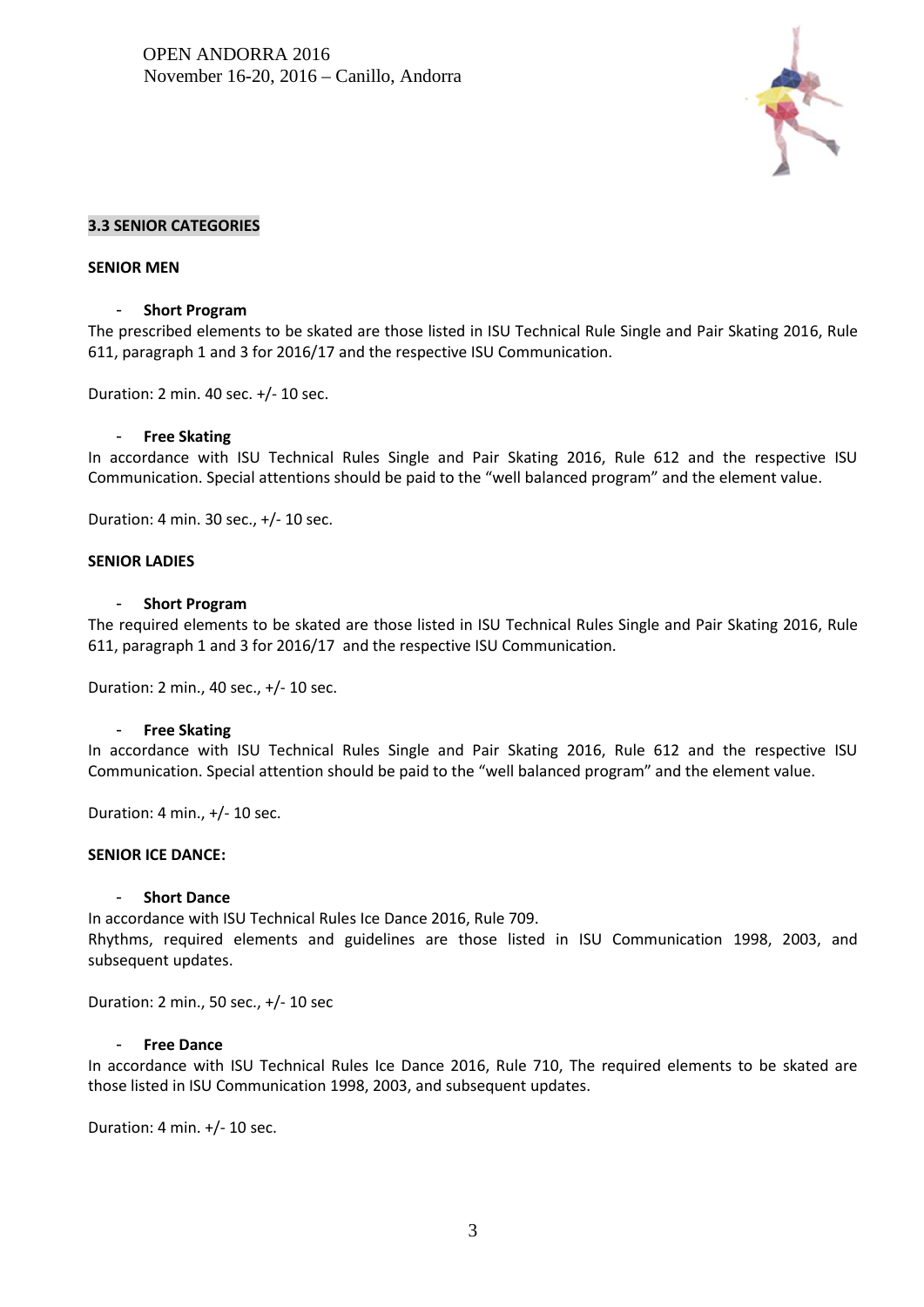

# **4. ENTRIES**

Each ISU Member may entry up to two (2) competitors for the, Junior and Senior categories, and three (3) for BASIC NOVICE and Advanced Novice Categories.

Number maximum of entries by category, in order to entries received:

| 18 participants  |
|------------------|
| 18 participants  |
| 12 couples       |
| 18 participants. |
| 18 participants. |
| 12 Couples       |
| 18 participants. |
| 18 participants. |
| 12 Couples.      |
| 18 participants. |
| 18 participants. |
| 12 couples.      |
|                  |

The OC reserves the right to allow more than the allowed total skaters in each category, and maximum skaters and id couples allowed by ISU Member.

### **4.1 Preliminary Entry Form:**

Entries indicating the numbers of skaters in the disciplines concerned and judges should reach the organizer not later than **Sunday, September 18th, 2016**

### **4.2 Entries by name**

The entries by name should reach the organizer not later than **Sunday, October 9th, 2016**

**The official entry forms have to be used and Skaters must send to the Organizing Committee (faeg@faeg.org) a copy of their passport at the time of entries, as well as ISU Clearance Certificate, if Applicable**

### **Federació Andorrana d'Esports de Gel**

Crta. General, Edifici Perecaus planta 1ª – despatx nº 5 – AD 100 Canillo (Principat d'Andorra) Telf: +376 852666 Fax: +376 852667 e-mail: faeg@faeg.ad

**4.3 Entry Fees: 80€** per participant. **150€** per Ice Dance Couples.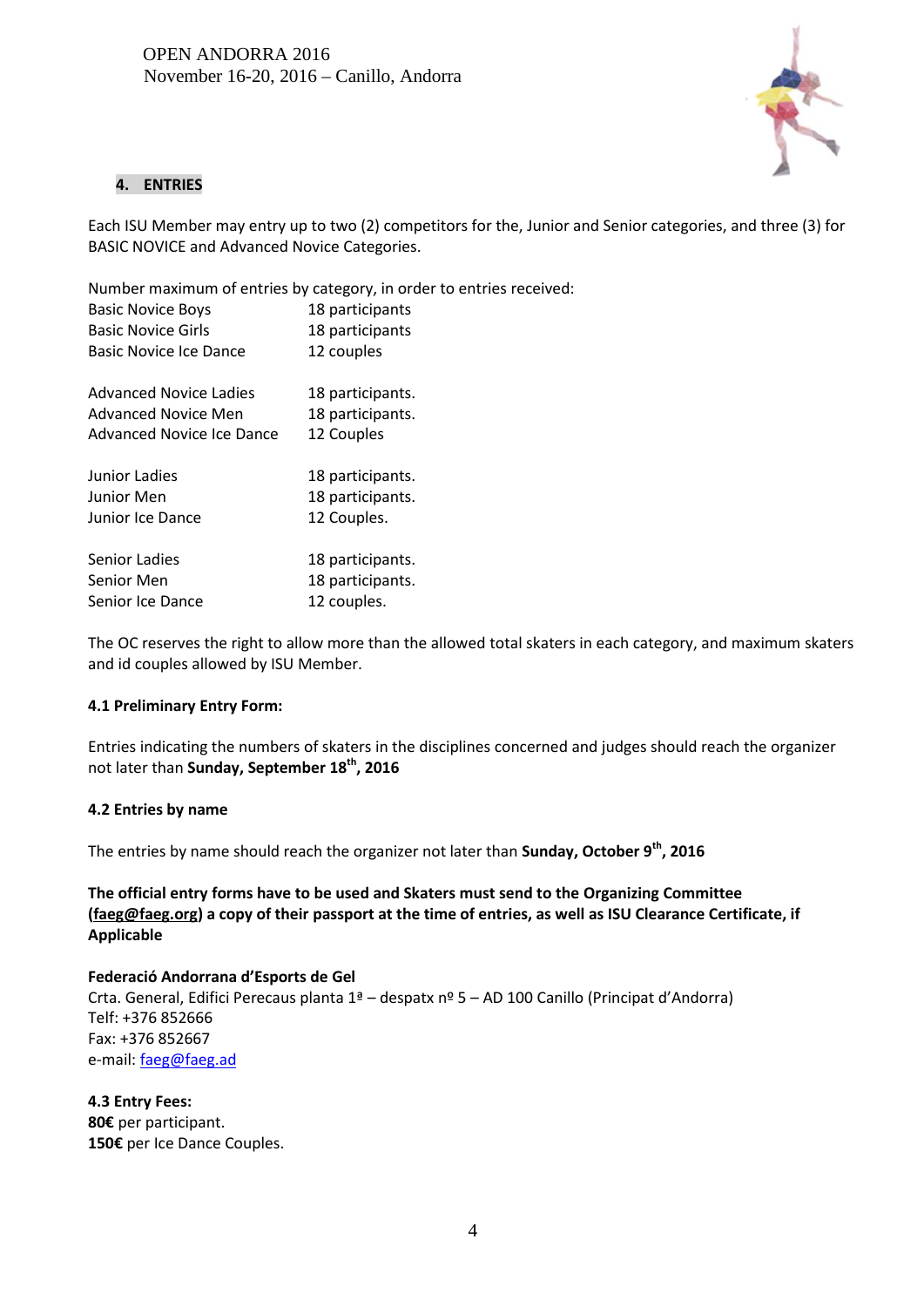OPEN ANDORRA 2016 November 16-20, 2016 – Canillo, Andorra



The entry fee will be returned only the case the withdrawal of the athlete happens within the date of closing of the registration.

# **Entry Fees must be paid on the following account – we kindly ask to mention Open Andorra 2015, name of the skater and Federation.**

- Account Owner: FEDERACIÓ ANDORRANA D'ESPORTS DE GEL CRÈDIT ANDORRÀ Avda. Sant Joan de Caselles, s/n IBAN Number : AD38 0003 1101 1019 8081 0102

# **Expenses of Competitors and Teams:**

The OC will not cover any expenses for competitors, coaches and/or Team Leaders. Travel, board and accommodation expenses have to be paid by each participant.

# **4.4 Entries of Officials:**

Each participating ISU Member is allowed to nominate a Judge with at least the qualification "International Judge".

Ice Dance judges will be accepted preferably if they have the qualification of Singles and Pairs as well.

The acceptance of the entries of the judges will be communicated to all participating ISU Members before **Sunday, October 9 th , 2016.**

# **5. MEALS, LODGING AND TRAVEL EXPENSES**

The organizer will provide and cover the expenses for room and meals for accepted judges and invited Officials participating, beginning with **dinner on Wednesday, November 16th**, 2015 until breakfast **Monday, November 21st 2016.**

The organizer will provide and cover the expenses for travel (based on economy fare), rooms and meals for the invited Referees, Technical Controllers, Technical Specialist, and Data ¬ Data Operators.

Should any Judge arrive at the Hotel before or stay longer than the period described above, their room costs and expenses will be the responsibility of the individual and must be paid on arrival.

The expenses for travel, rooms and meals for Competitors, team Leaders and Coaches will not be covered by the organizer.

# **6. PRACTICE**

### **6.1 Official Practice**

Official Practice for competitors begins on **Thursday, November 17 th, 2016, morning** The detailed schedule will be announced in due course, after the receipt of the final entries and will be published on www.faeg.ad

# **6.2 Unofficial Practice**

Unofficial Practice are viable on Wednesday by special appointment at a cost of **30€** per sessions (50 minutes) and per skater.

Reservations must be made: E-mail: faeg@faeg.ad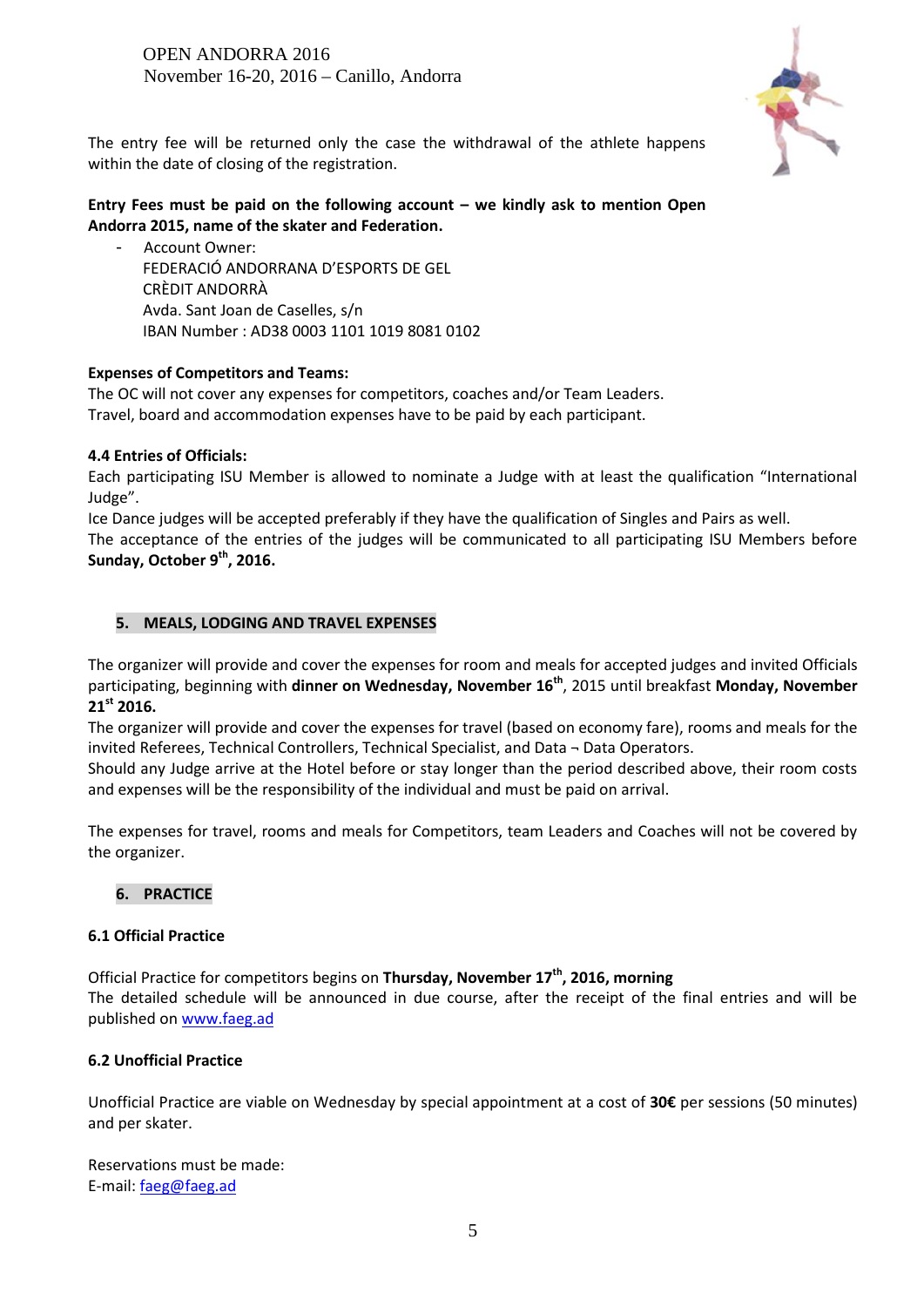

# **7. MUSIC**

All Competitors shall furnish competition music of excellent quality on CD format

In accordance with Rule 343, paragraph 1 and all discs must show the competition event, the competitors name, the members name and the exact running time of the music (not skating time) including any starting signal, and must be submitted at the time of accreditation.

Each program (short program, free skating) must be recorded on one track and on a separate disc. In addition, competitors must provide a back-up disc for each program.

All music will be returned to the Skater at the end of the competition, in the Competition office.

# **8. PLANNED PROGRAM CONTENT**

The "Program Content Sheet" must be returned with the entry forms to the Organizing Committee in time and it must be filled in precisely by each skater in English using the Terminology for the elements listed in the respective ISU Communication.

It is not permitted to hand over the "Program Content Sheets" directly to the acting Officials.

# **9. ACCREDITATION**

The official accreditation point will be at the Ice Rink, from morning of November 16<sup>th</sup> 2016. Accreditation will be given to all Competitors, Coaches, Officials, Team Leaders and other Team Members.

Accreditation will not be used **without presentation of a valid passport as well as ISU Clearance Certificate, if applicable.**

### **10. OPENING DRAW**

Draws of the first segment will take place, by computer, **on Sunday, October23rd**, and will be published on www.faeg.ad

There will be no draw after the first segment. Starting orders, for the second segment will be according the reverse of the results of short programs and Short Dance.

### **11. PRESENTATION OF MEDALS**

The first three best placed Competitors in each event will be announced and honoured. Trophies will be presented to the medallist. The national anthem of the winner will be played.

### **12. INSURANCE / LIABILITY**

In accordance with Rule 119, it is the sole responsibility of each Member participating in the competition, to provide medical and accident insurance for their athletes, officials and all other members of the member's team. Such insurance must assure full medical attendance and also the return to the home country by air transport or by other expeditious means of the ill or injured person.

The Organizer assumes no responsibility for or liability with respect to bodily or personal injury or property damage incurred in connection incurred by Competitors or Officials. The Organizer will provide Medical Emergency Aid during the Competition.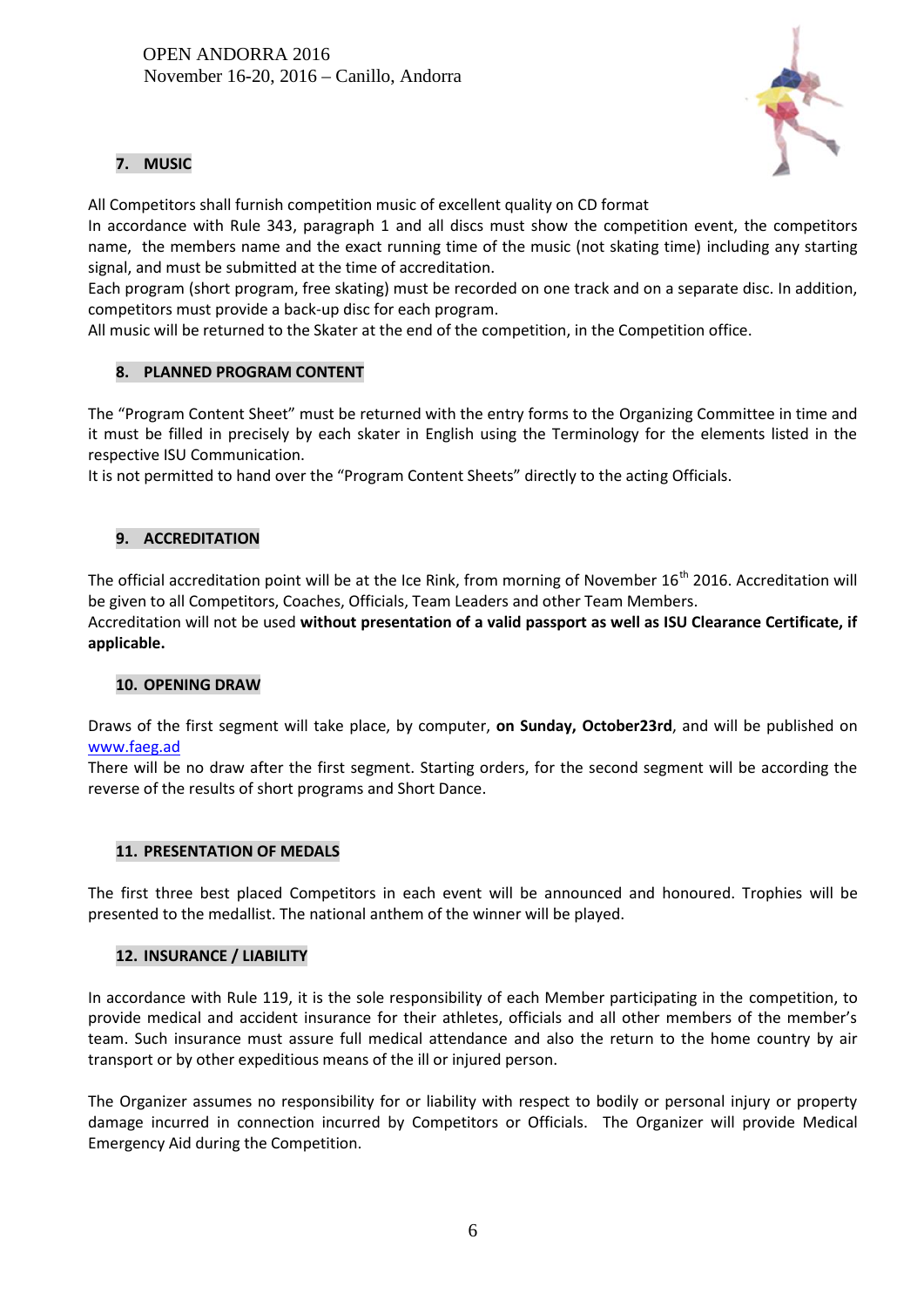

### **13. ACCOMODATION:**

The Organizing Committee will make the room arrangements for Referees, TC, TS, officials, Judges, skaters, coaches and Team members. Hotel reservations can be done by the OC.

Price for Skaters, coaches and Team Members:

**\*114€** per person with full board (water included for skaters, and water and wine for adults) in singles room. **\*71€** per person with full board (water included for skaters, and water and wine for adults) in twins rooms. **\*66€** per person with full board (water included for skaters, and water and wine for adults) in triple rooms.

Bank Account for payments: (Entries, Hotel and Transport):

FEDERACIÓ ANDORRANA D'ESPORTS DE GEL CRÈDIT ANDORRÀ Avda. Sant Joan de Caselles, s/n IBAN Number: AD38 0003 1101 1019 8081 0102

# **Official Hotel:**

Hotel Ski Plaza (In front of the Ice Rink) Ctra. General s/n. AD100 Canillo (Andorra) T. (+376) 739 444 / F. (+376) 739 445 www.plazandorra.com / Check in: 14 hrs / Check out: 12 hrs.

### **Others Hotels:**

You can see other hotels in Canillo at the website: http://en.vdc.ad/

### 14. YOUR TRAVEL

### **14.1 Airport:**

The nearest airport to Canillo is "El Prat de Llobregat International Airport, Barcelona (BCN) Spain", with a distance of 3 hours to the official hotel.

# **14.2 Transfer Barcelona Airport to Canillo:**

| <b>Official company:</b> | NOVATEL http://www.andorrabybus.com |  |
|--------------------------|-------------------------------------|--|
|--------------------------|-------------------------------------|--|

- *Schedule Barcelona Airport / Canillo:*
- $T1: 10:00 12:00 14:00 16:00 18:00 20:00$
- $T2: 10:15 12:15 14:15 16:15 18:15 20:15$ 
	- *Schedule Canillo / Barcelona Airport:*

 $04:35 - 06:35 - 08:35 - 10:35 - 12:35 - 14:35$ 

The price of a **one trip is: 45€ / person**

**Officia**l Airport **Rent of Cars** Company: www.sixt.com

**For a private transfer** ask the organization: faeg@faeg.ad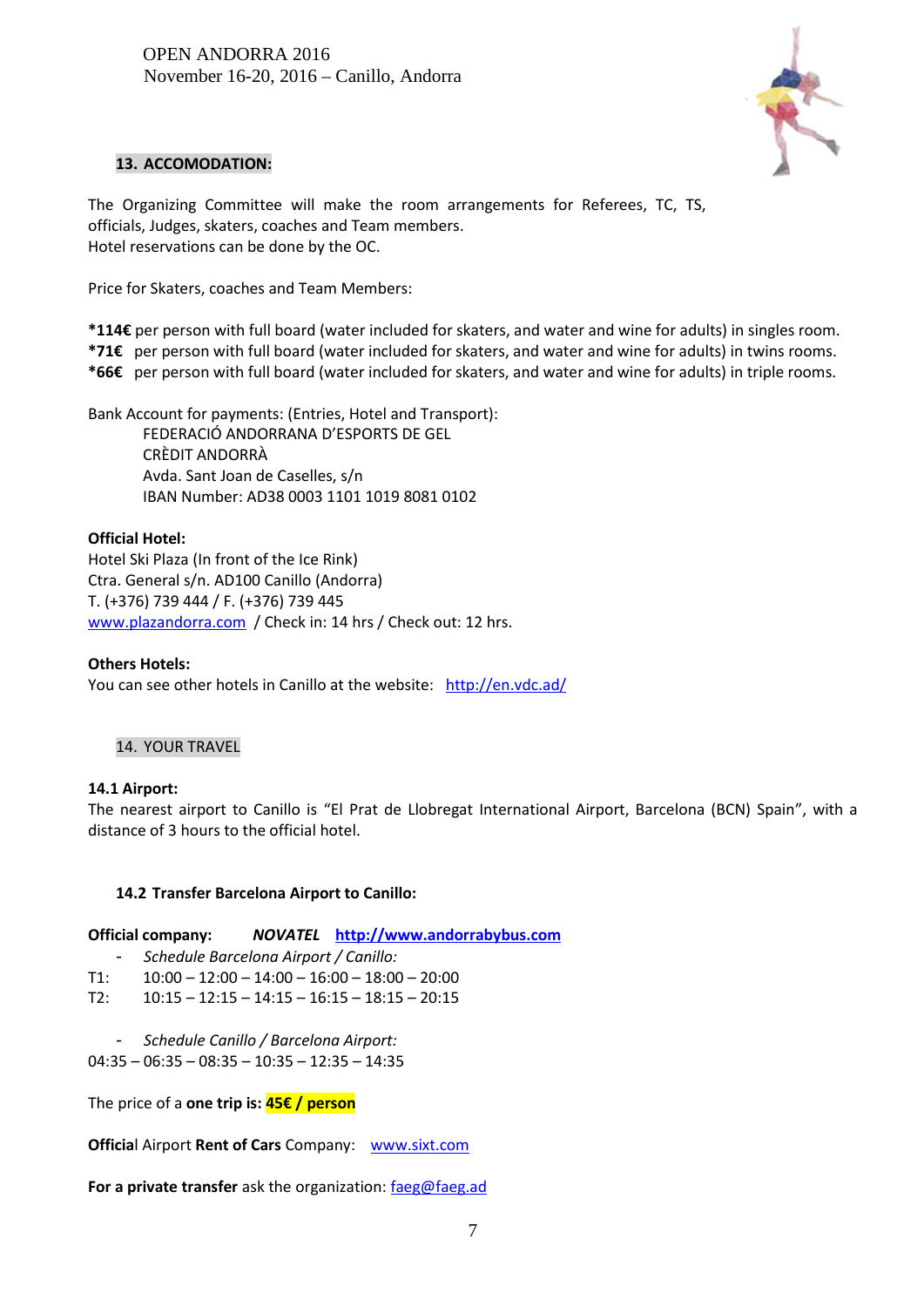OPEN ANDORRA 2016 November 16-20, 2016 – Canillo, Andorra



# **For other schedules consult the following links**

Andorra Direct Bus: (Barcelona – Andorra la Vella): http://www.andorradirectbus.es/

### **PROVISIONAL TIME SCHEDULE:**

### WEDNESDAY, 16

- Accreditation.
- Non Official Practice.
- Officials Dinner.

# THURSDAY, 17

- **•** Official Practice
- Initial judges meeting S&P.
- Technical Panel Meeting S&P.
- Initial judges meeting ID.
- Technical Panel meeting ID.

# Competition:

- Basic Novice Girls
- Basic Novice Boys
- Advanced Novice Ladies, Short Program.
- Advanced Novice Men, Short Program.
- Basic Novice ID Pattern Dance.
- Advanced Novice ID Pattern Dance.
- Official Practice.
- Awards Ceremony for Basic Novice Novice Girls and Boys, B (off Ice)

### FRIDAY, 18

- Official Practice. Competition:
- Advanced Novice Ladies FP
- Advanced Novice Men FP
- Basic Novice ID-FD
- Advanced Novice ID FD
- Junior Ladies SP.
- Junior Men SP.
- **•** Official Practice.
- Awards Ceremony for Advanced Novice Girls and Boys, Basic Novice & Advanced Novice ID (off Ice)
- Round Table Discussion Advanced Novice.
- Round Table discussion Basic Novice & Advanced Novice ID.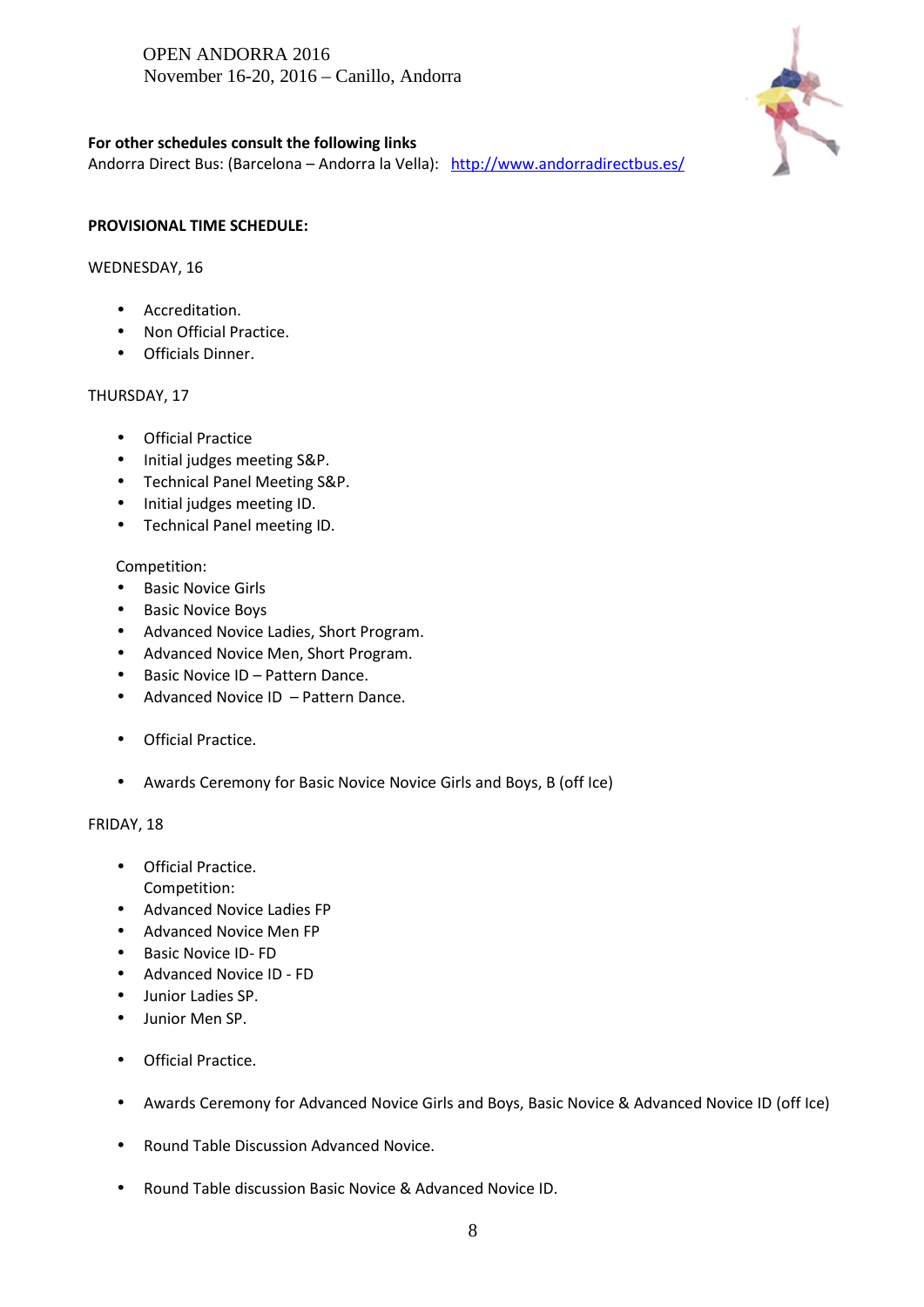# OPEN ANDORRA 2016 November 16-20, 2016 – Canillo, Andorra

# SATURDAY, 19



Official Practice

Competition:

- Junior Ice Dance SD.
- Senior Ice Dance SD.
- Junior Ladies FP
- Junior Men FP
- Senior Ladies SP
- Senior Men SP
- Awards Ceremony for Junior Ladies and Men. (off Ice)
- Round Table Discussion Junior Ladies and Men.

### SUNDAY, 20

Official Practice

### Competition:

- Senior Ladies FP
- Senior Men FP
- Junior Ice dance FD
- Senior Ice dance FD
	- Awards ceremony.
	- Round Table Discussion Senior Ladies and Men.
	- Round Table Discussion Junior and Senior ID.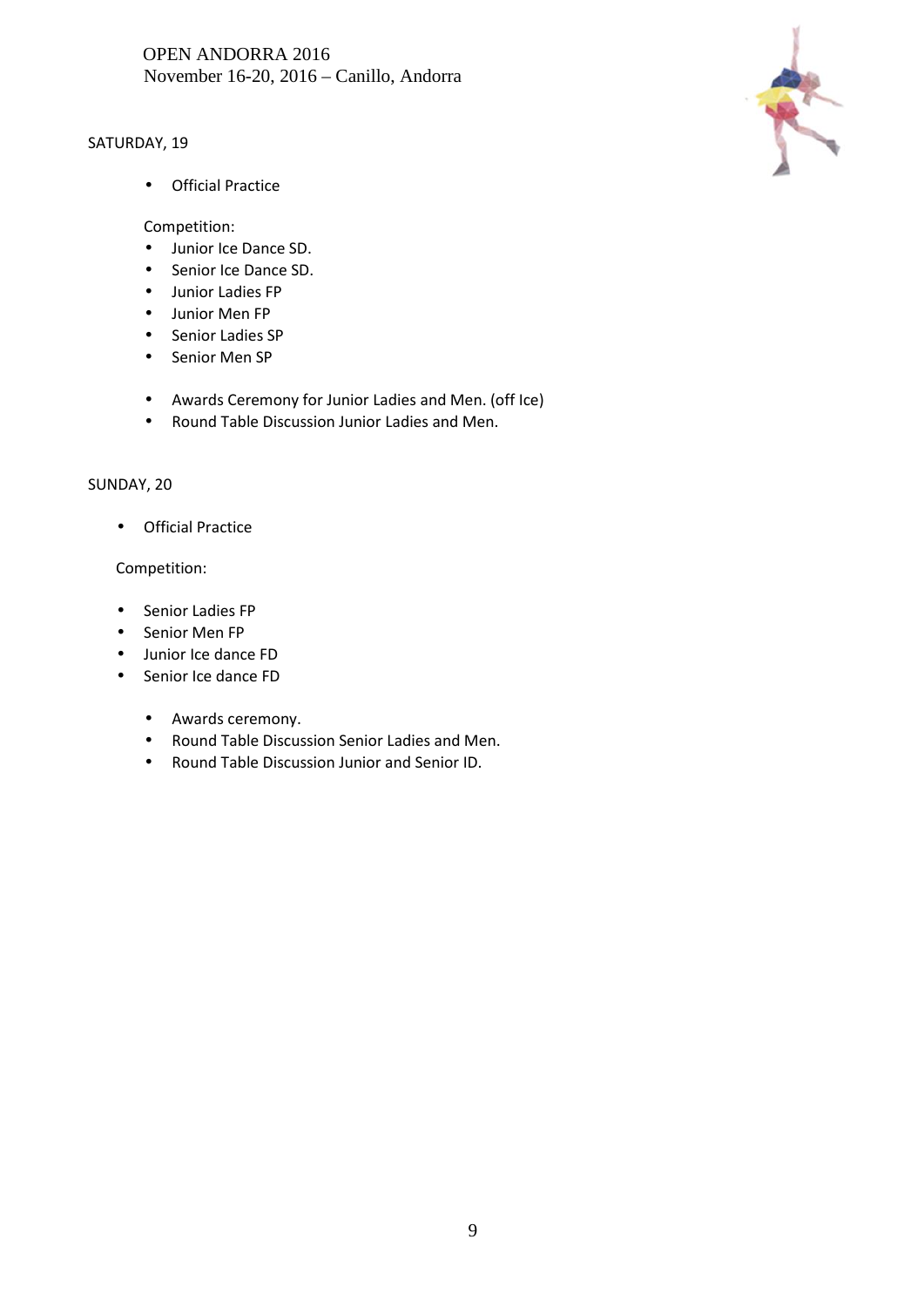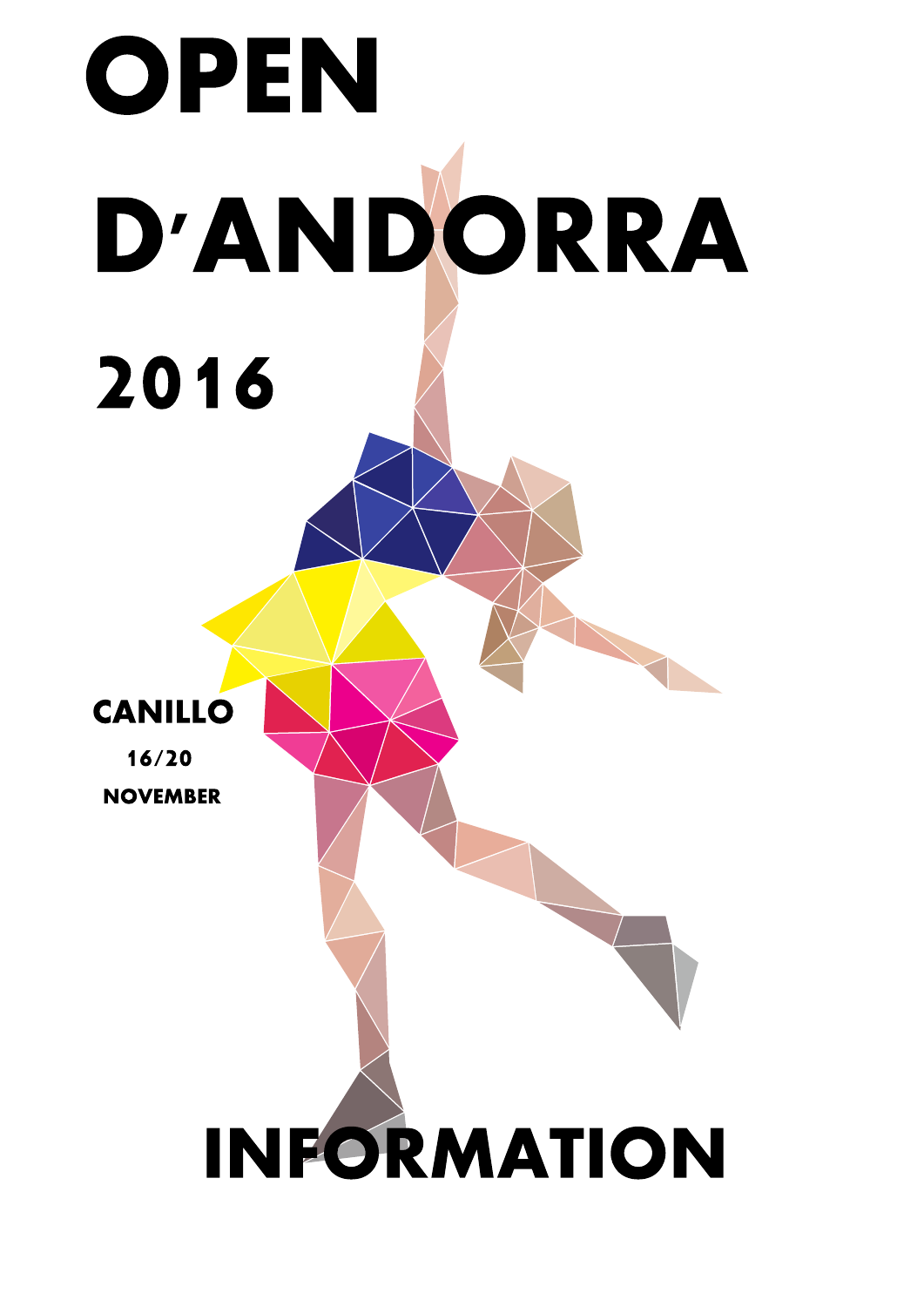



*ISU International Figure Skating Competition for Singles, Pairs and Ice Dance*

# **Canillo (AND)** 16/20 November 2016

*Organized by*

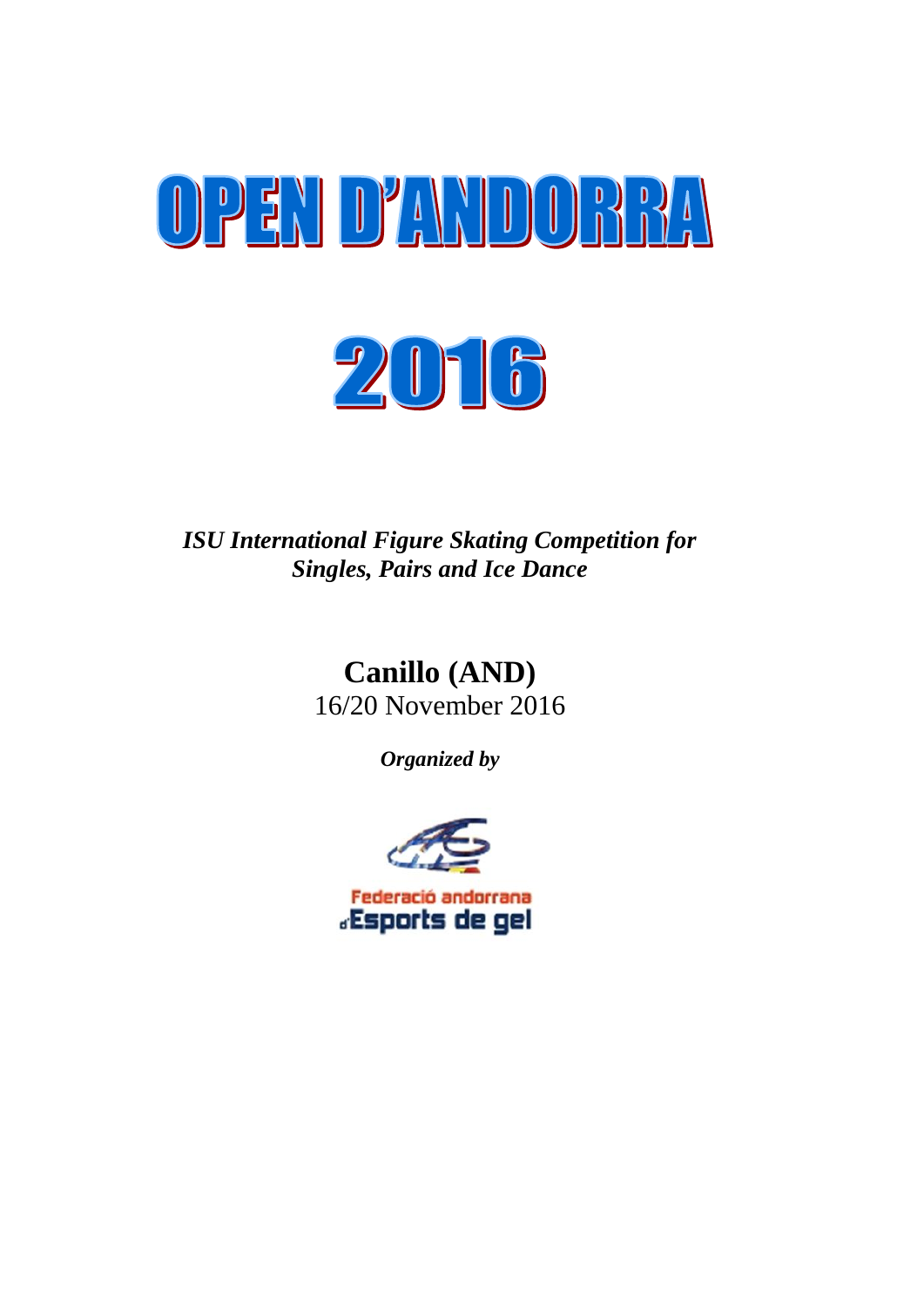# Andorra information

Welcome to Andorra, the country of the Pyrenees. An independent state with an area of 468  $km^2$ and more than a thousand years of history in the southeast of Europe, between Spain and France. Known internationally for its ski resorts, shops with very low taxes and its modern hotel and service infrastructures, each year the country receives nearly 8 million visitors.

Andorra is also a paradise for nature lovers: 90% of the country is forest.

Geographical location: Andorra is in the heart of the Pyrenees, between Spain and France.



Capital: Andorra la Vella. Area:  $468$  km<sup>2</sup> Time zone: GMT + 1

Administrative organisation: The country is structured into seven administrative and territorial divisions known as "parishes", which by order of protocol are: Canillo, Encamp, Ordino, La Massana, Andorra la Vella, Sant Julià de Lòria and Escaldes-Engordany. The body managing each parish is the "Comú".

Political system: Andorra is a state of democratic and social law. In 1993 it entered the United Nations and its constitution was approved by referendum. The only country in the world with two heads of state: the Episcopal co-prince (the Bishop of La Seu d'Urgell, in Spain), and the French co-prince (the president of the French Republic). The Principality holds parliamentary elections every four years.



Andorra has a high mountain climate: with cold temperatures in the winter and mild in the summer. The atmosphere is dry. Next to the Mediterranean, so most days of the year are sunny.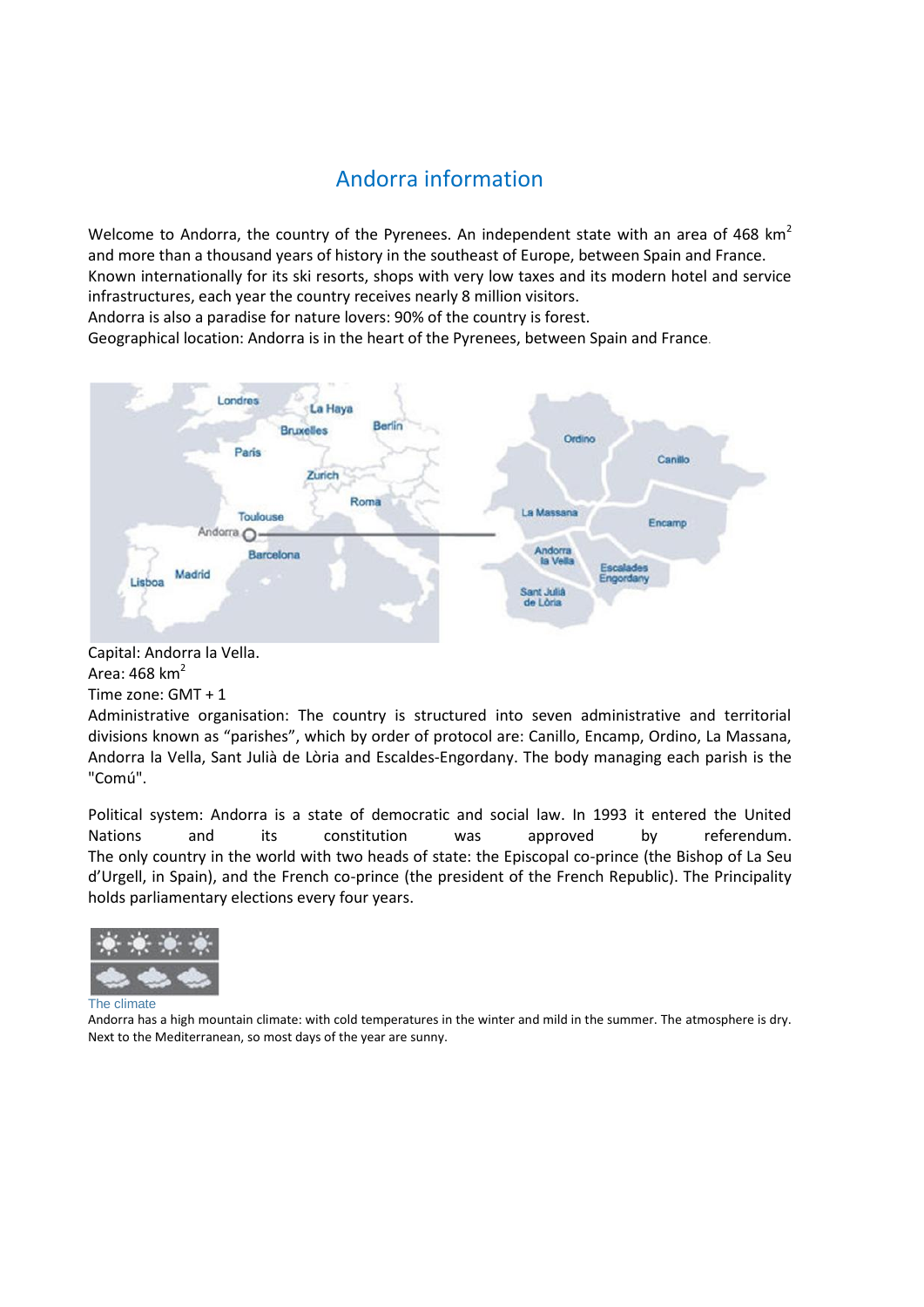

#### Population

According to the 2012 census, Andorra has a population of 78,000, with an average age of 39.6 years.



#### **Language**

Andorra's official language is Catalan. However, Spanish, French and Portuguese are commonly used. English is also spoken in all establishments related to tourism.



#### **Currency**

The official currency in Andorra is the euro (€). Andorra will mint Euros for the first time in 2014.



#### Religion

Andorra is a lay state. The Constitution supports freedom of religion and cult. However, most of the population is Catholic.



#### Andorra in figures

Population: 78,000 inhabitants | Annual visitors: 8.000.000 | Hotel establishments: 315 | Hotel places: more than 39,000 | Ski slopes: 300 km of marked slopes | Shops and trades: more than 1,000 shops and 7 large shopping centres | Days of the year when the trades close: 4

http://visitandorra.com/en/the-country/

# Village of Canillo

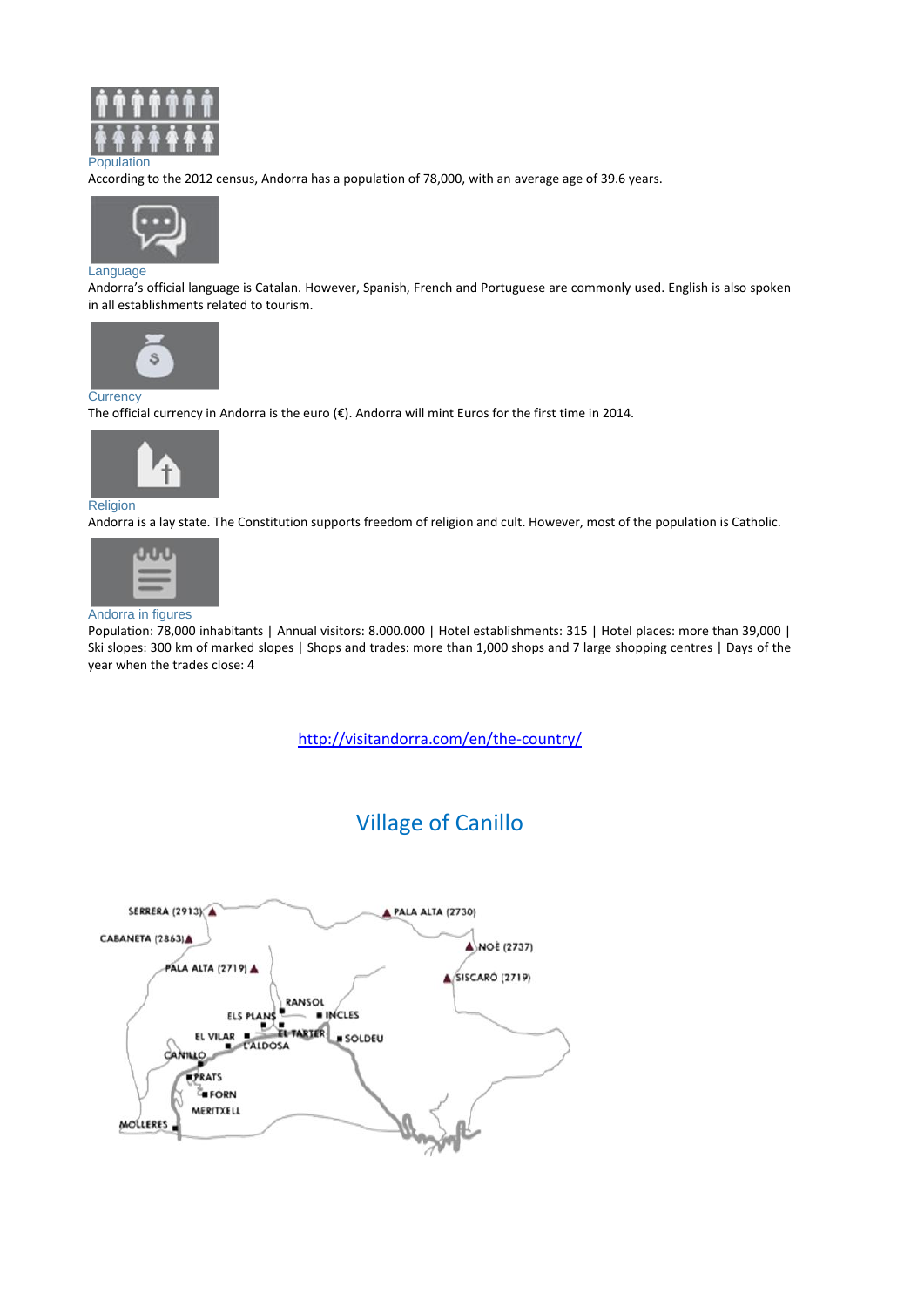# Discover the parish

It is the first parish in order of protocol. It consists of the villages and towns of Canillo, Soldeu, Bordes d'Envalira, El Tarter, Sant Pere, Ransol Els Plans El Vilar, the Armiana, Aldosa, Furnace, Prats, Meritxell and dock. In Canillo is the Sanctuary of Our Lady of Meritxell, patron saint of the Principality and the famous Ice Palace of Andorra, with more than 8,000 m2 and an Olympic size ice rink. Soldeu-El Tarter is one of the stations ski Andorra largest of all, with a quiet and harmonious landscape and guaranteed snow throughout the season.

Canillo parish was the most important of Catalonia, both for its natural resources to private incomes and although growth Andorra la Vella and Escaldes have dethroned, still retains historic priv

# **Canillo, the top of Andorra**

Canillo, one of the highest parishes in Andorra, is a present-day tourist and mountain destination offering quality and tranquillity. The valleys of Canillo form a preserved area with places of great beauty which invite you to enjoy the best active experiences of nature. Soldeu, El Tarter and Canillo are the doorways to Grandvalira, the largest skiing area in the Pyrenees and the greatest offer of snow activities in the country.

# **Andorra is also a thousand-year-old country**

Romanesque art, museums and monuments, cultural itineraries, festivals and celebrations forme a small sample of its rich historic heritage. The parish of Canillo is the first Andorran parish in order of protocol. Although active in tourism, it still maintains a farming and livestock tradition, which means that you can admire the wonderful landscapes, preserved through the measured exploitation by man down the centuries.

http://en.vdc.ad/ParishofCanillo.aspx

http://www.canillo.ad/04\_Entorn/p\_album\_fotos/\_lUCQ4erW\_cq-t9CGYWuzg79kdf7qRmit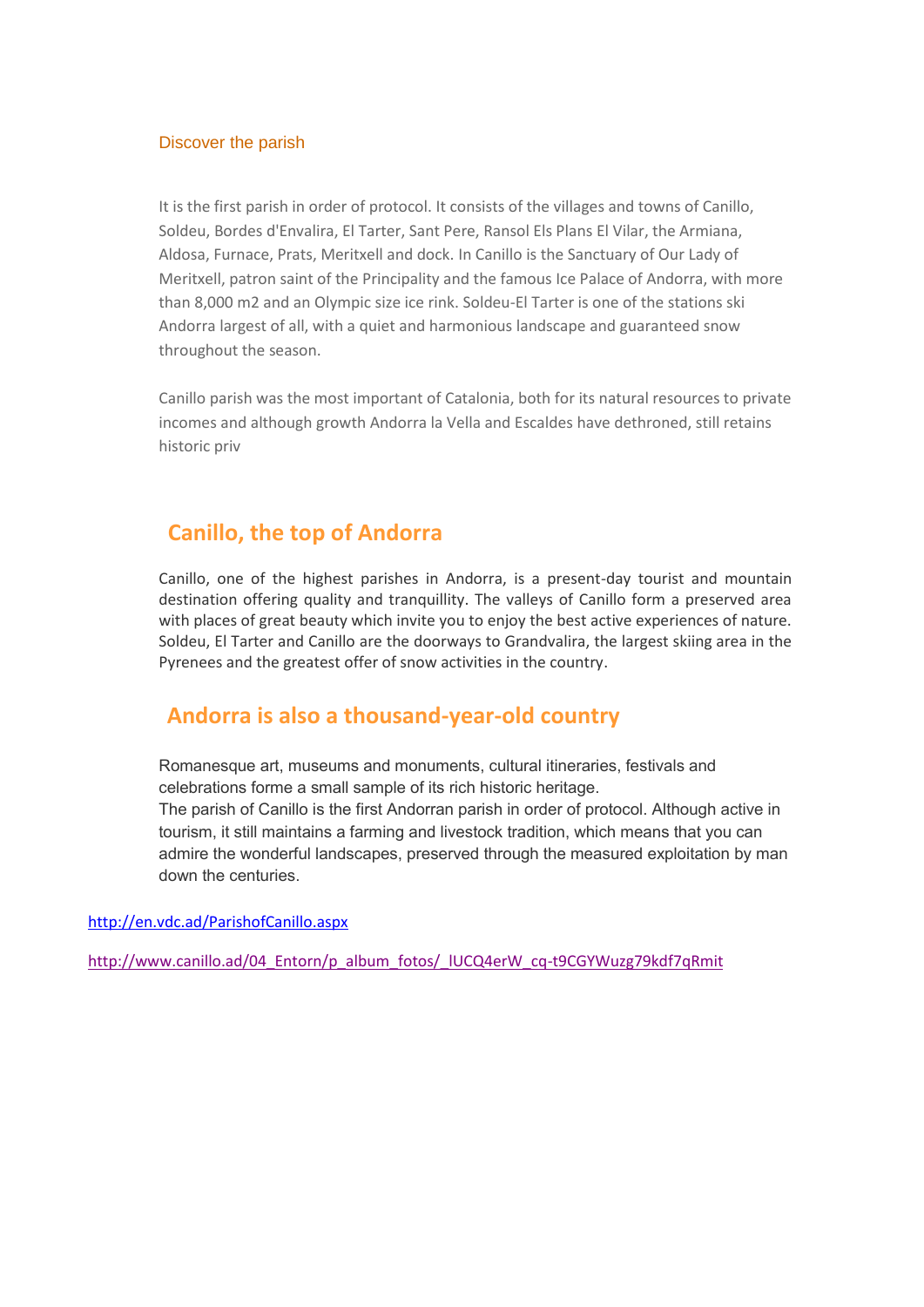# ICE RINK "Palau de gel d'Andorra"



### **1000 ways to have fun with your family!**

# **The Palau de Gel is located in the heart of Canillo, on foot of the ski resort Grandvalira, and 15 min. of capital (Andorra la Vella).**

Olympic Ice Rink 1800m ² (60m x 30m) and stands with capacity for 1500 spectators.

Heated Pool 25m x 12.50 m with a depth of 1.60 m -2.10 m, divided into 6 lanes of 1.80 and a space for groups

Urban Gym: Space equipped with fitness machines, cardio and weight training, sauna, indoor climbing wall tutorials .. measures 3.50 m wide and 4m high. Squaix and outdoor tennis court.

Space company: Auditorium for 314 people, with stage and sound equipment. Modular rooms (4 rooms), multipurpose room and multi-sports hall.

Restaurant cafe

http://www.palaudegel.ad/en/palau-de-gel/